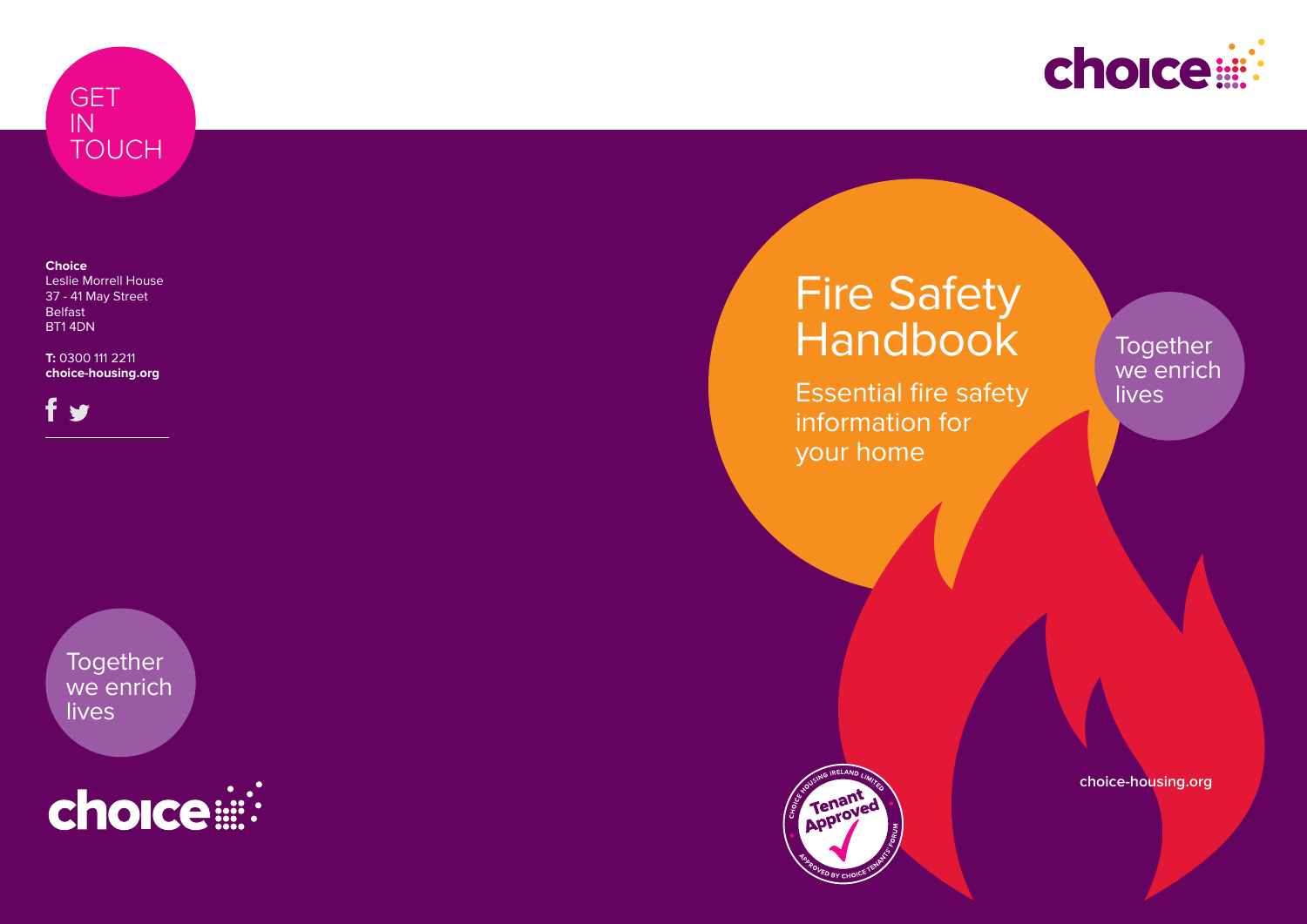

**If there's a fire get out, stay out and call 999**

**choice-housing.org Page 4** 

| Safety in the Kitchen                                  | 4               |
|--------------------------------------------------------|-----------------|
| <b>Using Electrics and Appliances</b>                  | 6               |
| Smoking                                                | 9               |
| <b>Choosing Fire Safety Equipment</b><br>for your Home | 10              |
| <b>Choice's Obligations</b>                            | 12              |
| <b>Your Responsibility</b>                             | 13              |
| <b>Contents Insurance</b>                              | 14              |
| <b>Bedtime Safety Routine</b>                          | 15              |
| <b>Top Tips</b>                                        | 16              |
| <b>Escaping from a High-rise Buildings</b>             | 18              |
| <b>Escape Plan Check List</b>                          | $\overline{20}$ |
| <b>The Aftermath</b>                                   | 22              |
| Useful Contacts & Further Information                  | 23              |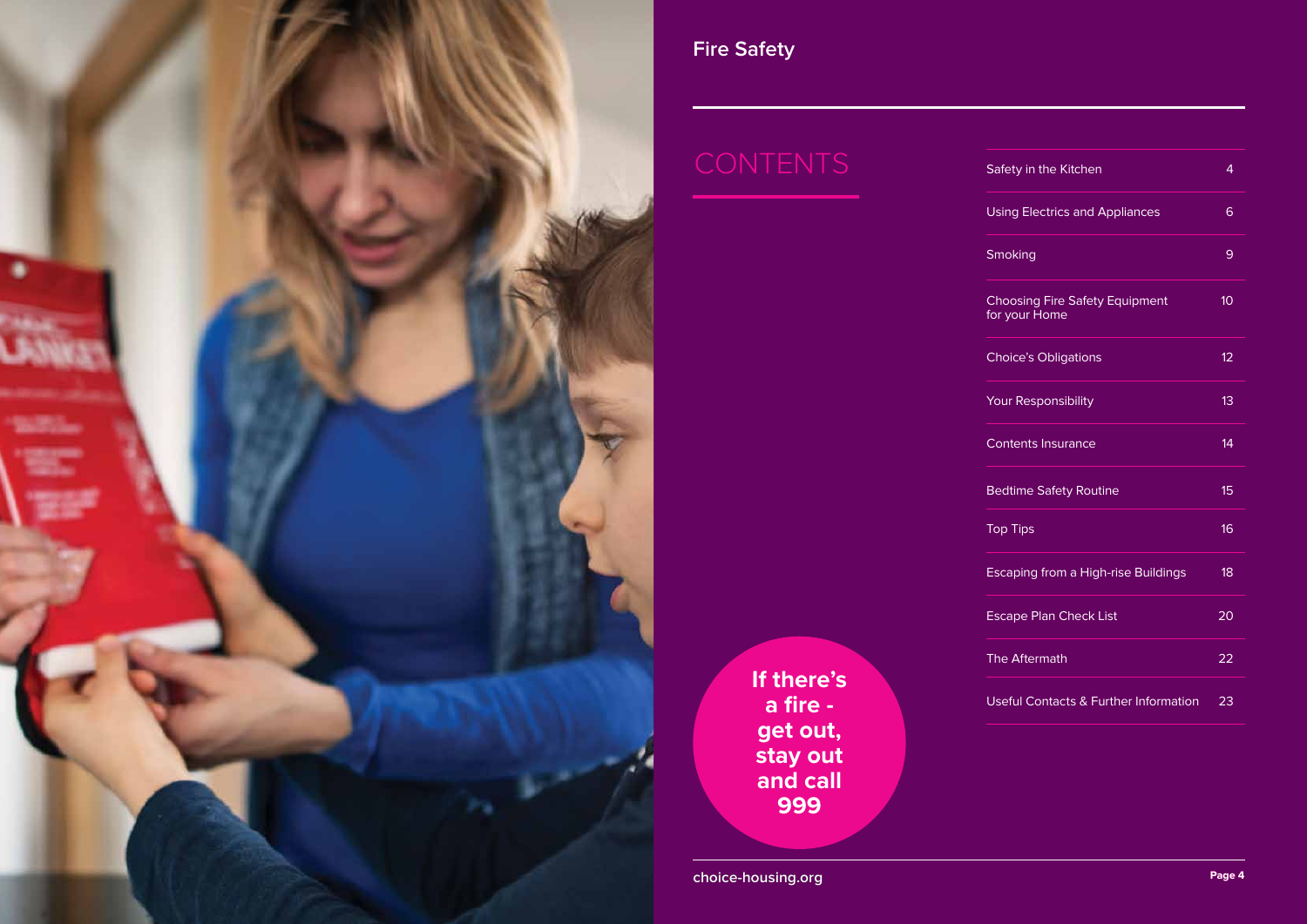

Most fires in homes start in the kitchen. Nearly 20 people a day are killed or injured in kitchen fires. Scalding and burns can cause severe and lifechanging injuries. Children and vulnerable adults are at particular risk.

#### **Cooking**

When cooking, take care if you are wearing loose clothing or have long hair as it can easily catch fire.

Keep electrical leads, tea towels and cloths away from the cooker and hob.

Never leave children alone in the kitchen.

Keep matches, lighters and saucepan handles where children cannot reach them, and fit a safety catch on the oven door.

Angle saucepan handles so they do not stick out from the hob, or over naked flames.

Do not leave pans on the hob unattended. Take them off the heat if you have to leave the kitchen.

Keep the oven, hob, toaster and grill clean as a build-up of fat, crumbs or grease can easily catch fire.

Do not use matches or lighters to light gas cookers – spark devices, which you can buy from hardware stores, are safer.

Do not put anything that is made of metal or is metallic inside the microwave.

When you have finished cooking, make sure you switch off the oven and hob.

Do not cook if you have consumed alcohol or taken medication/drugs which might make you tired or drowsy.

Never use barbecues inside as they are both a fire hazard and produce lethal levels of carbon monoxide.

### Safety in the Kitchen

#### **Deep-frying**

If you regularly deep-fry food, buy an electric deep-fat fryer. They have thermostats fitted to prevent overheating and are much safer to use.

Dry food before putting it into hot oil to prevent the oil from splashing.

If you are using an ordinary pan, never fill it more than one-third full of oil.

If the oil starts to smoke, it's too hot. Turn the heat off and leave it to cool.

#### **What to do if a pan catches fire**

Do not take unnecessary risks – get everyone out of your home and call the Fire and Rescue Service.

Do not move the pan and never throw water over it.

If safe to do so, turn off the heat under the pan, cover with a metal lid, fire blanket or damp tea towel and allow it to cool completely.

Do not attempt to lean over very hot or burning oil.

#### **Treating minor burns**

If a burn is bigger than a postage stamp, you should seek medical advice from your doctor, visit A&E or call an ambulance if appropriate. Run cold water over it for at least 10 minutes and then cover the burn with clean, non-fluffy material eg cling-film. This will help prevent infection until you have received medical assistance.

If a burn is smaller than a postage stamp, run cold water over it for at least 10 minutes and then cover with clean, non-fluffy material.



**choice-housing.org Page 6**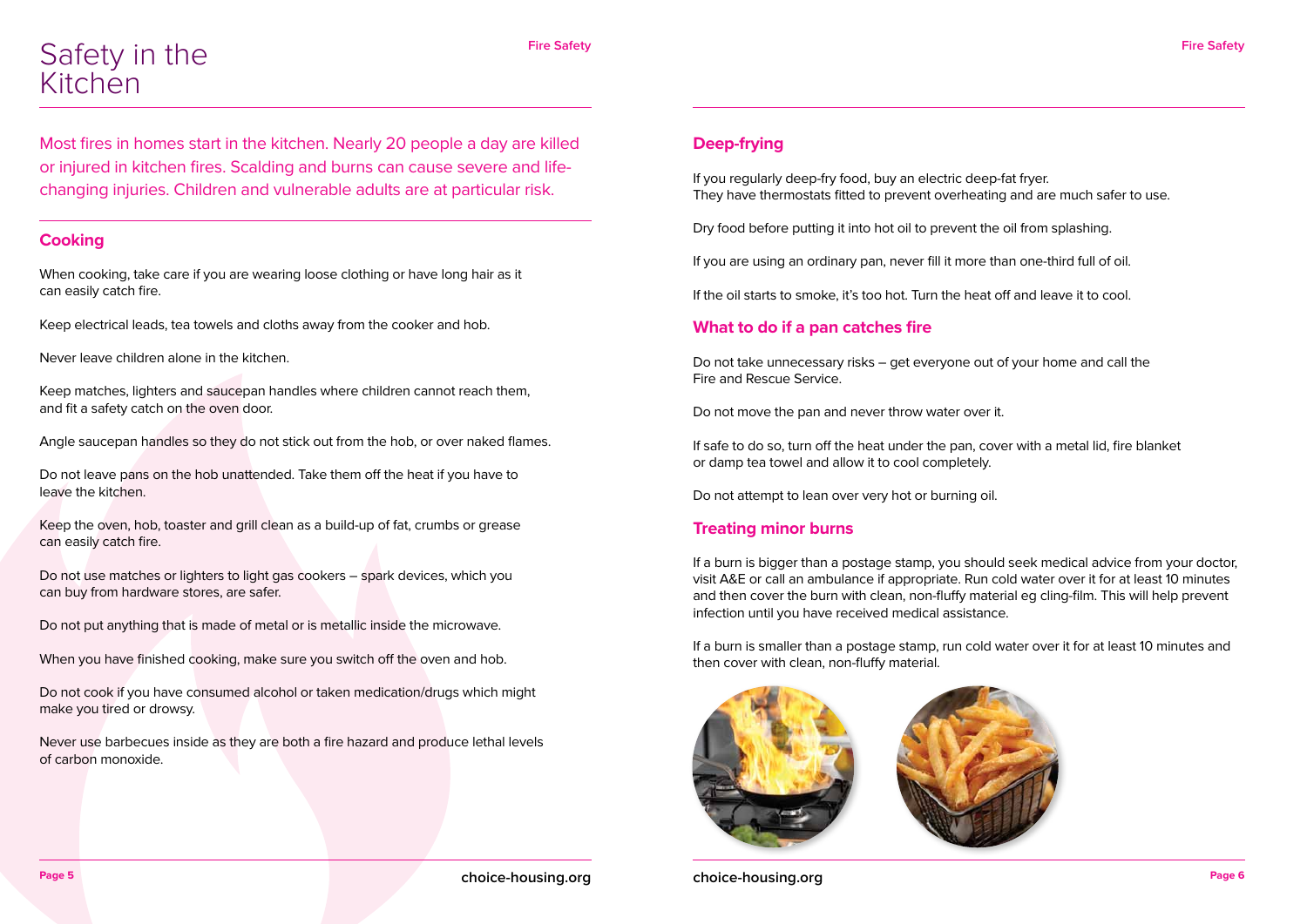



#### **Plugs and cables**

Unplug electrical appliances when not in use.

Do not overload sockets – use one plug in each socket.

If you have to use an adaptor, use a 'bar type' one with a fuse and keep the total output of all plugs in the adaptor to no more than 13 amps. A kettle alone uses 13 amps.

Also, remember that higher powered appliances such as washing machines and electric heaters always need a socket to themselves.

Do not put cables under carpets or mats where damage could go unnoticed.

Make sure that the plug has the correct fuse for the appliance.

Check for signs of loose or frayed wiring and faulty plugs or sockets (such as scorch marks or flickering lights), and have any problems you find fixed before using. The inner coloured sheath wiring (typically blue, red and green/yellow) should not be immediately visible.

Worn or taped-up cables and leads should be replaced or repaired by a competent engineer.

Never use electrical appliances in bathrooms or wet areas unless specifically designed for use in wet environments.

#### **Electric blankets**

Do not fold electric blankets.

Protect the wiring inside them by storing them flat or rolled up.

Do not leave an electric blanket switched on all night, unless it is thermostatically controlled. Check the manufacturer's instructions for suitability to wash your blanket.

Never use with a hot water bottle, when damp, touch with wet hands or use when still folded, tucked or creased.

Inspect regularly and replace if in doubt.

If over 10 years old, you should consider replacing and if used regularly it may need to be replaced after as little as three years.

Do not use electric blankets on air flow pressure relief beds.

Electric blankets should carry the British Standard Kitemark and the British Electro-technical Approvals Board (BEAB) symbol on them.

#### **Appliances & chargers**

Ensure you use genuine appliances and chargers. Look for a CE mark but be aware that this can be faked. Poor quality, counterfeit goods are a fire hazard.

Do not leave devices charging overnight. When charging, place devices on heatproof surfaces.

#### **Portable heaters**

Always position heaters to ensure the back is against a wall and the front is facing the room. If possible, secure them to the wall to prevent them from falling over.

Do not place heaters near curtains or furnishings, and never use them for drying clothes.

Never cover air vents on fan or convector heaters.

Switch heaters off if you are not in the room and when you go to bed.

It is a condition of your tenancy not to use certain types of portable heaters such as paraffin heaters or bottled gas heaters. These not only present a fire hazard but they also produce water vapour resulting in condensation and can cause carbon monoxide poisoning.

### Using Electrics and Appliances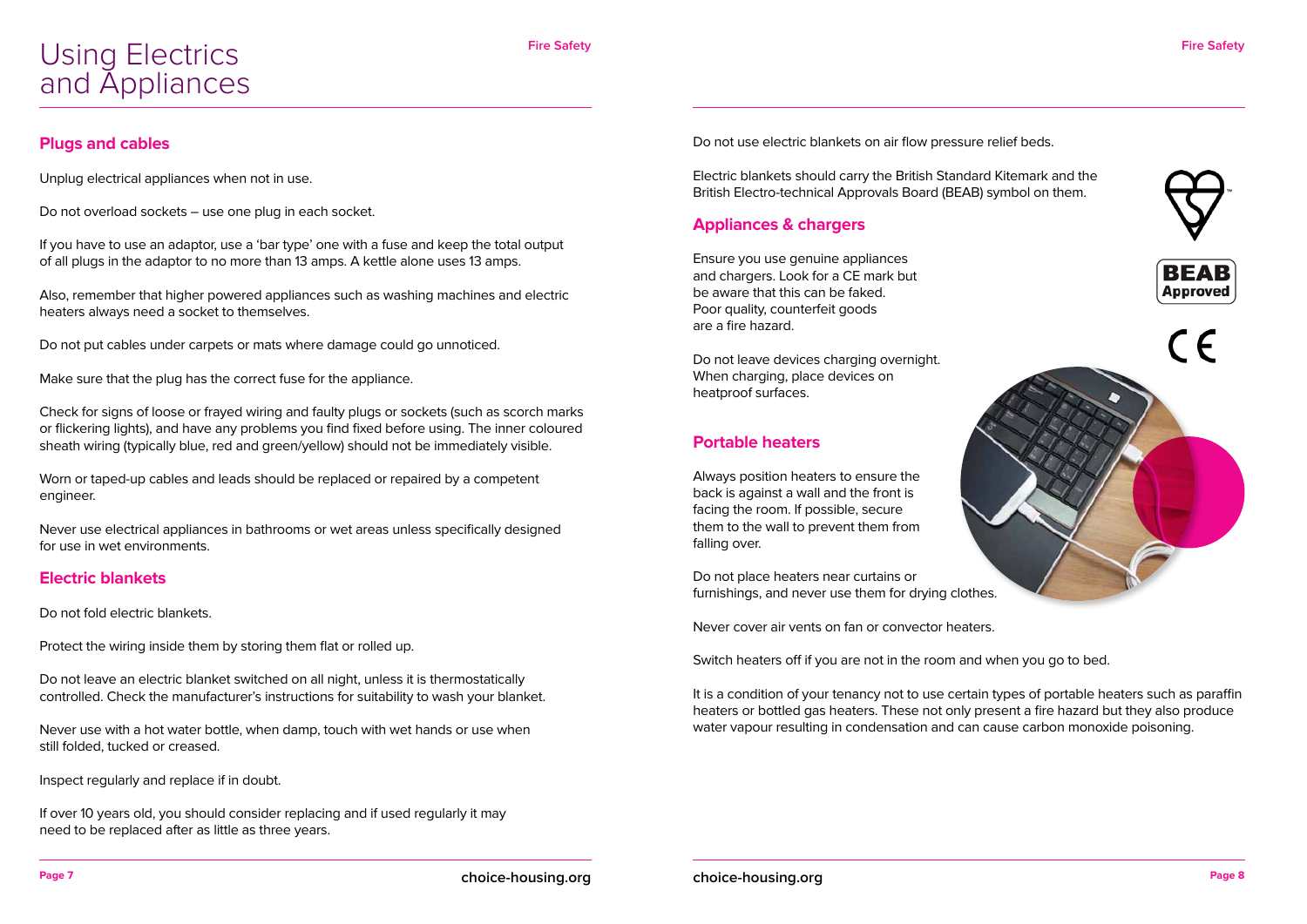#### **Smoking**

More people die in fires caused by smoking than in fires from any other single cause.

Tobacco is designed to stay lit, which is why cigarettes can so easily start an accidental fire.

Take extra care when you are tired, taking medication or have been drinking alcohol. It is very easy to fall asleep without realising that your cigarette is still burning.

If you need to lie down, do not light up. You could easily doze off and set your bed or sofa on fire.

Do not leave lit cigarettes, cigars or pipes unattended – they can easily overbalance as they burn down, land on flammable materials such as carpet or newspaper and start a fire.

When you put it out, make sure it really is out.

Every year children die from starting fires with cigarettes, matches and lighters which they should not have access to. Keep them where children cannot reach them.

Where possible, buy child-resistant lighters and matches.

Use a purpose made ashtray which will not topple over easily and is made of a material that does not burn.

Tap your ash into an ashtray – and never into a waste bin. Do not let ash or cigarette butts build up in the ashtray.

We recommend that tenants smoke outside and dispose of butts safely.

Never smoke in the communal areas of blocks and schemes.

Smoking is not permitted is shared housing - if you live in shared housing you should only smoke in designated smoking areas.



**Fire Safety** 

**Page 9 choice-housing.org**

#### **Lights**

Light bulbs get hot. Do not place them near curtains and other fabrics. Modern LED and compact fluorescent lights are much cooler, more efficient and help save you money.

Also ensure that bulbs do not exceed the maximum wattage for both the light fitting and the lampshade.

#### **Tumble dryers**

Tumble Dryers should be fitted correctly and ducted to the outside if non-condensing. They should only be used while you are at home and should not be used when you are sleeping. Lint filters should be cleaned after each use. Do not overload the appliance. Allow each programme, including the cool down cycle, to complete fully. If you do stop a programme, ensure all garments are removed quickly and the door is left open to allow the appliance to cool down.

Never tumble dry clothing contaminated by oils or grease. Switch off appliances when not in use.

Check if your appliance has been subject to a manufacturer's recall. Tumble dryers made by Hotpoint, Indesit, Swan, Prolone and Creda between April 2004 and September 2015 may be affected.

#### **What to do if there is an electrical fire**

Pull out the plug or switch off the power at the fuse box.

If available, smother the appliance with a fire blanket or use a CO2 fire extinguisher.

Never use water or water extinguishers.

If in doubt, get out and call the Fire & Rescue Service.

#### **Gas appliances — connected to fixed supply pipework**

Every year about 30 people die in Britain and Ireland from carbon monoxide poisoning caused by gas appliances and flues which have not been properly installed or maintained.

You cannot see, taste or even smell carbon monoxide but it can kill you without warning.

Choice services appliances, which we have fitted in your home, annually and for free. It is essential that you co-operate fully when contacted by our staff or Gas Safe registered contractors to provide access.

You are responsible for arranging the annual service, by a Gas Safe registered engineer, of gas appliances you have fitted with our permission.

Only gas cookers with flame supervision, which automatically cut off the gas supply if the flame goes out, may be fitted in Choice properties.

Never fit gas appliances without our permission.

#### **Contact Choice for more information on 0300 111 2211.**

### Using Electrics and Appliances

## Smoking

### When you put it out, make sure it really is out.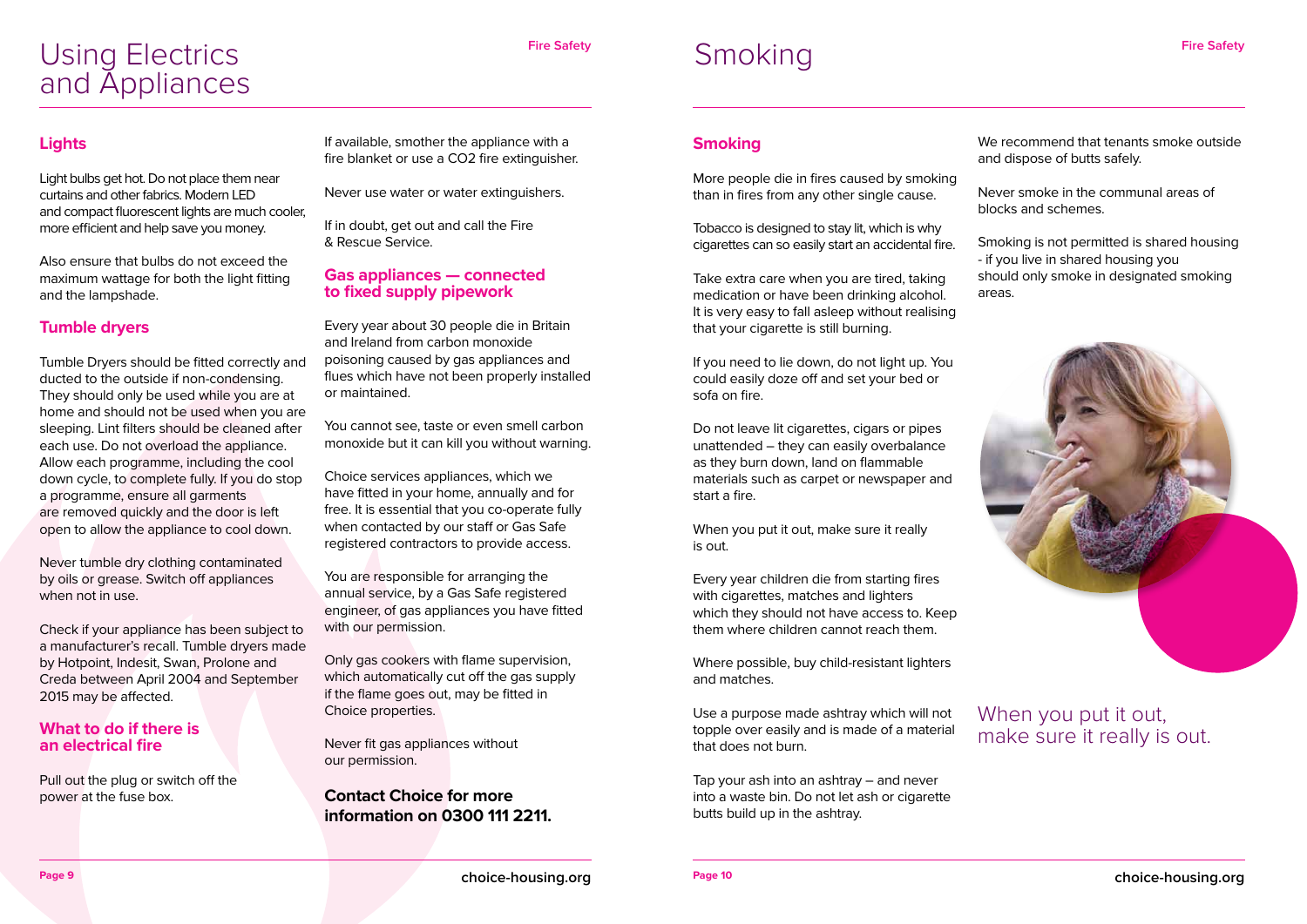**choice-housing.org Page 12**

#### **Fitting smoke alarms**

You are eight times more likely to die in a fire if you live in a home without a working fire alarm.

You should have at least one smoke alarm in your home and preferably one on each floor level (storey). Never tamper with, remove or cover smoke and heat detectors provided by Choice.

Smoke alarms are easy to fit and maintain. If they detect smoke they sound a piercing alarm to warn you of fire.

The best place for smoke alarms is where you can hear them, ideally in hallways and landings and where fires are likely to start.

It is a good idea to fit a smoke alarm in every room (except in the kitchen and bathroom, where it can be accidentally set off by cooking fumes or steam), especially the living room and bedrooms. This will make sure that you hear the alarm wherever you are in your home.

Always follow and retain the manufacturer's instructions when fitting.

If it is difficult for you to fit a smoke alarm yourself, contact your local Fire and Rescue Service or ask a neighbour or family member to fit it for you.

If you have trouble moving around you will need a way of getting help quickly.

It is important to test the alarm every week to make sure that it is working properly and the battery has not run out.

Ensure the grilles are not blocked with dust which can be removed by vacuuming regularly.

Detectors should never be painted.

It is now possible to purchase an alarm with a 10-year battery.

Infrequent but regular chirping or beeping means that you need to change the battery.

If you have difficulties hearing or seeing, or if you sleep deeply, there are special smoke alarms to warn you if there is a fire and to give you time to get out safely. For example, some smoke alarms have a vibrating pad or strobe light (or both) that will wake you up when you are in bed. It is a good idea to link two or more smoke alarms (for example, one in the hallway and one in your bedroom). Then, if a fire starts downstairs it will set off both alarms, making sure that you are alerted.

Children and adolescents often fail to hear or react to fire alarms and should be alerted directly by an adult.

Ideally you should keep a mobile phone to hand.

If you live in sheltered or supported accommodation the alarms may already be linked to the warden call system.

If you have a disability we may be able to provide extra help. Please contact us to discuss.

#### **Fire blankets**

These are lightweight sheets of fireresistant material which are used to cover a fire to cut off its oxygen supply or to wrap around a person whose clothes are on fire.

A blanket should meet British Standard BS EN 1869.

The best place for a Fire Blanket is in the kitchen.

**These are not provided by Choice unless you live in a House of Multiple Occupation (HMO).**



#### **Fire extinguishers**

These are pressurised cylinders containing water, foam or carbon dioxide which shoots out in a jet. Fire extinguishers are quick and simple to use  $-$  you point them at the base of the fire and shoot the jet at it. We do not recommend they are used unless the user has been trained to do so.

There are different types of extinguishers for different types of fire. Always read the instructions and make sure you have the correct extinguisher for the type of fire.

If you are not sure, contact your local Fire and Rescue Service for advice.

The best place for an extinguisher is in the hall, so you can take it wherever it is needed.

### Choosing Fire Safety Equipment for your Home

You may still wish to add more batteryoperated smoke detectors to other rooms in your home.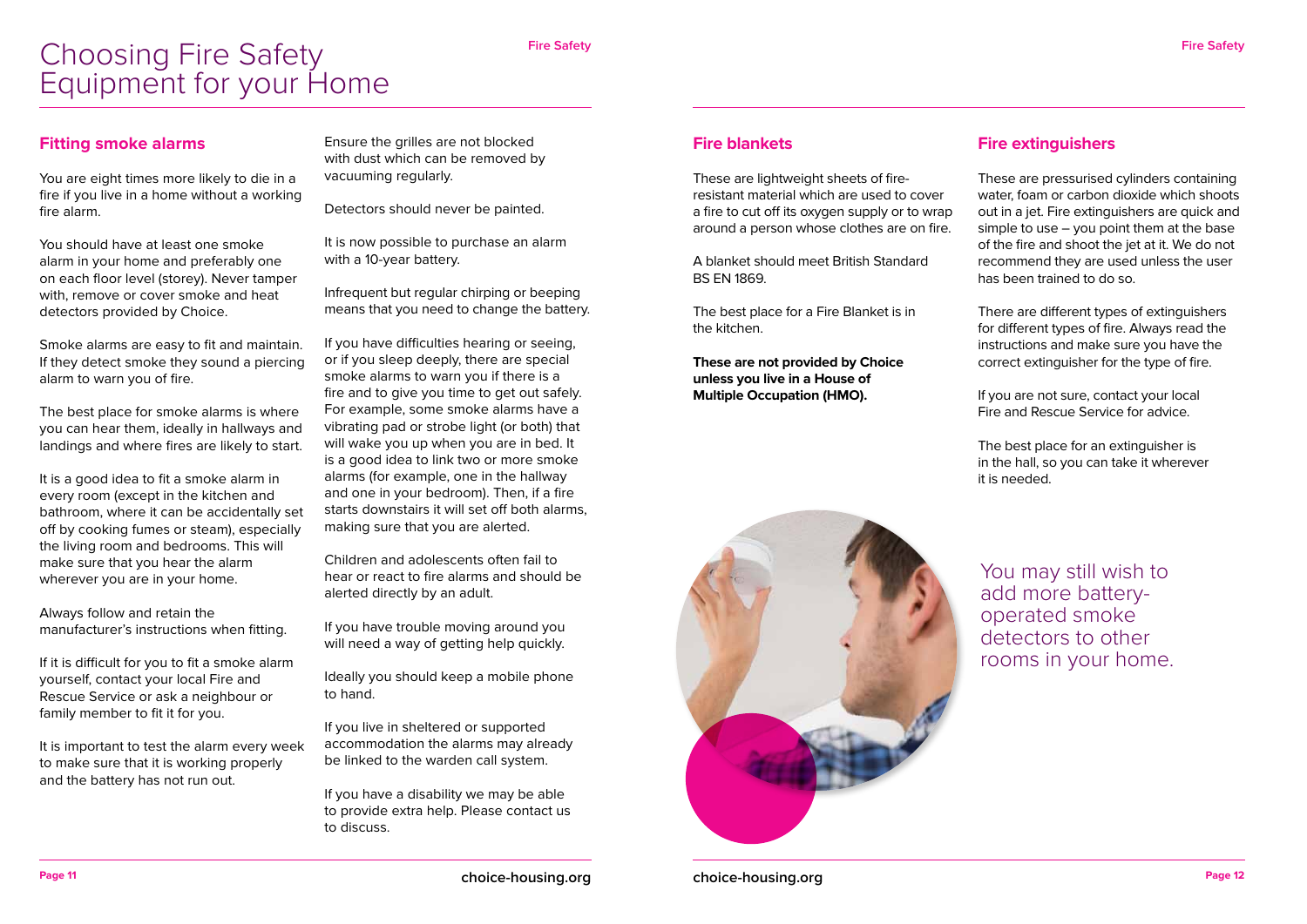Statistics show that people who live in rented accommodation have a greater chance of having a fire.

Choice endeavours to ensure our homes are well maintained but home maintenance is a shared responsibility between landlord and tenant. Even if you think it is Choice's responsibility to take the necessary fire safety precautions, do not assume we are aware of your concerns. We will advise you if a repair or precaution is your responsibility when you contact us.

We are required to identify if any tenant has any type of disability which may affect their ability to escape from fire

Landlords do not always have a legal responsibility to fit a smoke alarm, so fitting a smoke alarm in your own living area is the simplest step you can take to reduce the risk of being caught in a fire.

They are inexpensive to buy, easy to install and you can take them with you when you move.

#### **What are Choice's obligations?**

Under the Housing Order (Northern Ireland) 2003, landlords must make sure there are adequate escape routes. This varies dependant on the type of property.

In apartment blocks Choice may also have to fit smoke alarms or provide fire extinguishers in specific risk locations.

- **Keep all escape routes clear;**
- Keep areas below escape windows clear;
- Do not wedge fire doors open or remove door closers where fitted;
- **Do not replace or alter doors, such as** fitting letter boxes, without consulting Choice.
- Do not replace thumb-turn locks with keyed locks;
- Do not remove or interfere with fire safety equipment which is fitted to save the

#### **Electrical, gas and furniture safety**

By law, Choice must make sure that all the gas appliances we provide are maintained in good order and that a Gas Safe registered engineer carries out a safety check and service each year. Choice must maintain electrical installations (fixed wiring systems) and any electrical appliances we provide such as cookers, kettles and so on and make sure they are safe to use. We must also ensure that furniture and furnishings we provide meet fire resistance or retardant regulations.

- Do not cover, remove or disconnect smoke, heat and carbon monoxide detectors;
- **Po not use portable gas heaters** (Supersers) or paraffin heaters;
- **•**  Do not store or dump items in the communal areas of blocks of apartments;
- **Po not fit mats or place furniture outside** your apartment;
- **Provide access for testing of gas** appliances, oil appliances, electrical systems and fire alarm systems;
- **Co-operate when the main fire alarm** system and emergency lighting will be tested (where fitted);
- Test, clean and replace batteries in domestic smoke and heat detectors;
- Contact us if equipment is faulty;
- Take care when cooking, decorating and so on so as to avoid unwanted fire alarm activations;

Advise us if you are unable to selfevacuate from your home;

Advise us if you intend to purchase or store a mobility scooter;

Choice is also responsible for maintaining communal fire alarm and emergency lighting where fitted.

For some property types, Choice must complete Fire Risk Assessments.

**Stay with visitors at all times. If your** visitor has a disability they may require your assistance during a fire evacuation. Lifts cannot be used to evacuate. If you or your visitor cannot use the stairway to evacuate, remain in your flat if the fire is elsewhere in the building and call for help. If the fire is in your flat, go to a disabled refuge point usually at the top of the stairwell. Do not block the stairwell.

**Keep your home clean and tidy, for** example, keep your cooker clean and free from excess grease and oil;

If you have any concerns regarding any of these matters, please contact our Service Centre on **0300 111 2211.**

#### **What are your responsibilities?**

If you have and use an open fire, you must sweep the chimney regularly;

**Ensure you have home contents** insurance.

### Your **Responsibilities**

lives of you, your family, visitors and neighbours;

**•**  Advise us if you intend to store medical gases such as oxygen, in your home;

**•**  Do not hoard as this may restrict your escape, prevent access by the Fire and Rescue Service and increase the likelihood and severity of fires;

Your tenancy may be at risk if you fail to co-operate with us. You may also be risking your own life and the lives of others.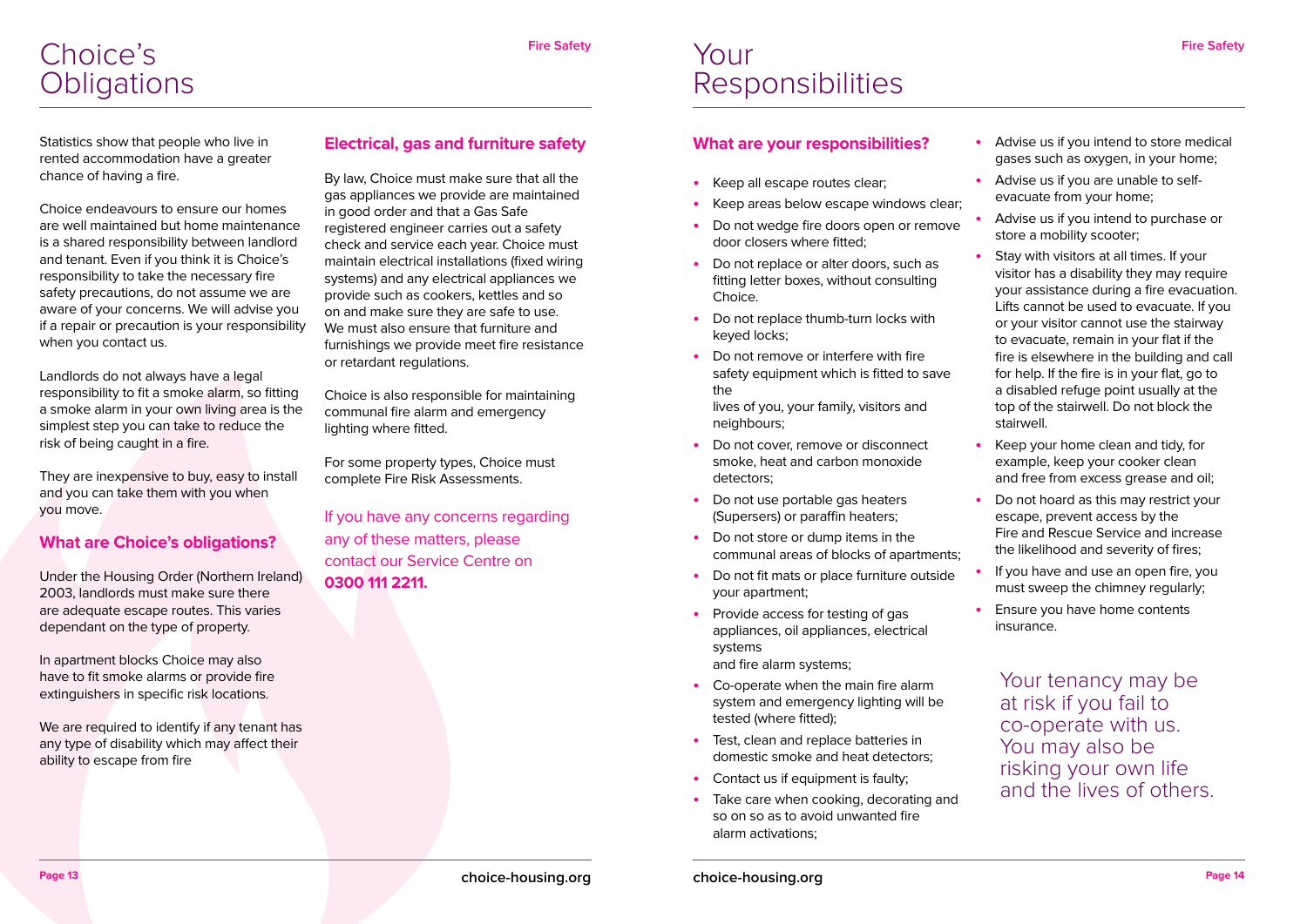### **Contents Insurance**

The consequences of a fire can be devastating, even if it does not result in the loss of life or injury.

While Choice will repair or replace damaged fixtures and fittings, we will not replace your personal items.

**You are therefore strongly advised to take out some form of contents insurance to cover your personal affects in the event of fire.** 



#### **Bedtime safety routine**

You are almost three times more likely to be killed in a fire that starts during the night.

- **Close all doors. By shutting doors you** can keep your escape route free from fire. This is particularly important in homes where you would not be able to escape from a window, for example if you live in a high-rise flat;
- **•**  Turn off your electric blanket (unless it is designed to be left on overnight);
	- Check that your escape route is clear of obstacles and make
	- sure both door and window keys are in the right place.
- **•**  Switch off and unplug all appliances. Only leave on those appliances that are designed to be left on for example, DVD players/TV receivers, fridges, freezers and clock radios;
- Check that the oven, grill and hob are switched off;
- Do not leave the washing machine, tumble dryer or dishwasher running overnight (they are a fire risk because of their high wattage, friction and motors);
- Turn off electric heaters, and put a quard in front of an open fire;
- **•**  Check that candles are out. Never leave one burning when you go to sleep. Candles must be fitted on purpose made candle holders, ideally ceramic;
- **Make sure that any cigarettes, cigars** and pipes have been put out properly, and never smoke in bed. You could fall asleep and accidentally set fire to your bedding;

Fires happen when you least expect them, often during the night. They also spread very quickly, damaging property, injuring and killing people. However the real killer is smoke. If you are asleep when a fire starts and you do not have a smoke alarm to wake you, you are unlikely to survive. Smoke suffocates quickly – you could be dead before the flames reach you.

### Bedtime Safety Routine

Focus on prevention but prepare your plan.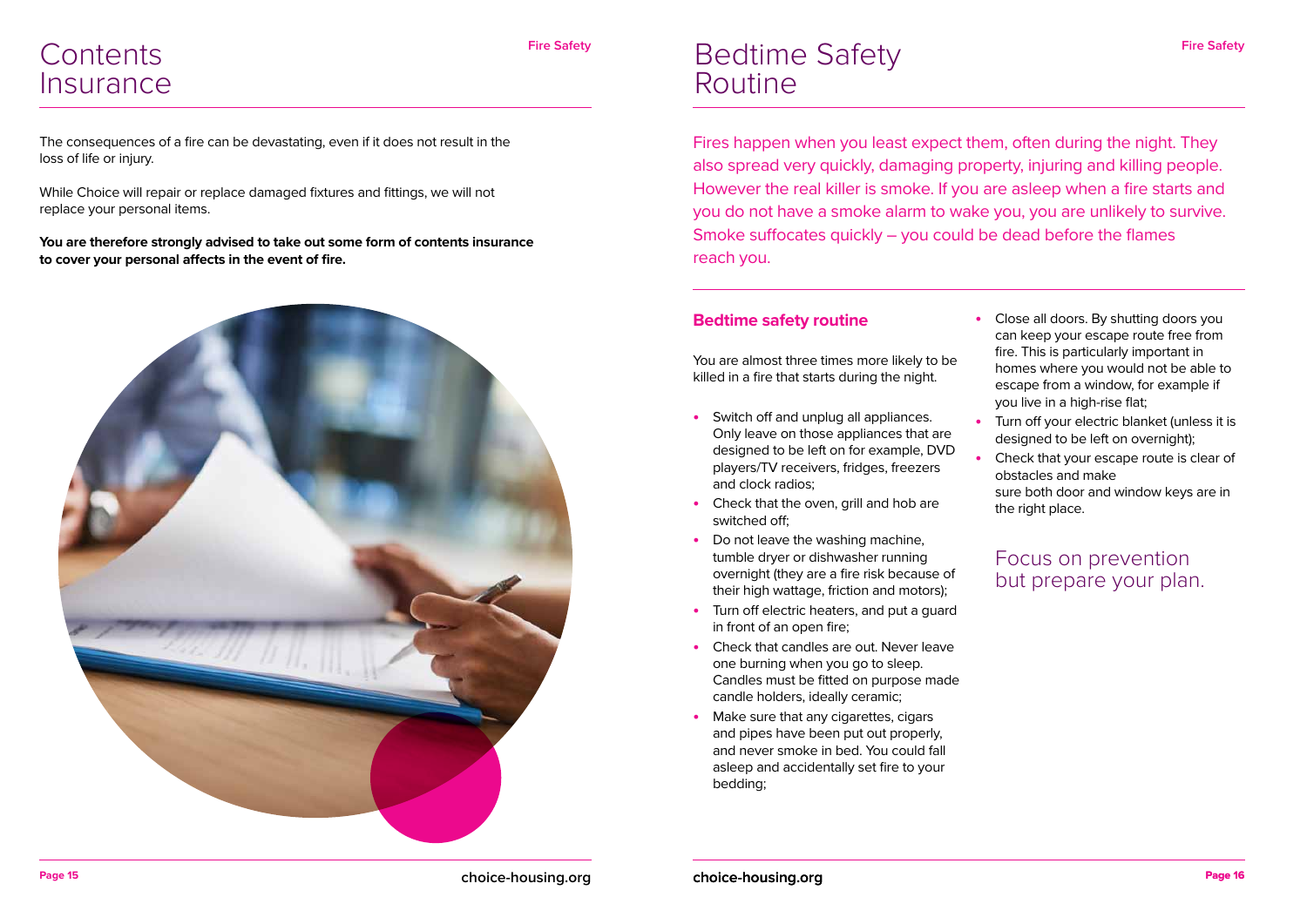

#### **Top tips to protect your home**

- Fit smoke alarms on each level in your home. Keep them free from dust and test them once a week. Consider buying a 10-year alarm, otherwise change the batteries when necessary.
- **•**  Make a fire action plan and ensure that everyone in your home knows how to escape if there is a fire.
- **•**  Keep the exits from your home clear so that people can escape if there is a fire.
- Make sure that everyone in your home can easily find the keys for doors and windows.
- Take extra care in the kitchen and never leave young children alone in the kitchen.
- Take extra care when cooking with hot oil. Use a deep-fat fryer which is controlled by a thermostat.
- **Never leave lit candles in rooms that** nobody is in or in rooms where children are on their own.
- **Make sure candles are in secure holders,** on a surface that does not burn and are away from any materials that could burn. Tea lights reach very high temperatures and must only be placed on heat resistant surfaces, never on plastics (including TVs and so on) or wood. Do not place candles in draughty places as they may blow over or lightweight materials could be blown into them.
- **Make sure cigarettes are stubbed out** properly and are disposed of carefully, and never smoke in bed.
- **Get into the habit of closing doors** at night. If you want to keep a child's bedroom door open, close the doors to the lounge and kitchen. This may well help save their life if there is a fire.
- Do not overload electrical sockets. Remember one plug for one socket.
- **Keep matches and lighters where** children cannot see or reach them.
- **•**  Take special care and avoid cooking when you're tired, you've been drinking or have taken medication.
- **Do not leave the TV or other electrical** appliances on standby as this could cause a fire. Always switch them off and unplug when not in use.
- Keep areas below escape windows clear.
- **Remember that the risk is higher** at certain times of the year such as Christmas and Halloween.

#### **Top tips during a fire**

- **•**  Remain calm, act quickly.
- If you are in the room which is on fire, leave and close the door behind you.
- Raise the alarm and alert everyone in your home. Ensure that children, heavy sleepers and those with hearing difficulties have been alerted.
- **•**  Get Out, call the Fire Service, Stay out.
- Only re-enter the building when advised by the Fire Service that it is safe to do so.
- **•**  If your clothes are on fire, stop, lie down and roll until the fire is out Stop, Drop and Roll. If someone else's clothes are on fire, smother the fire with a coat or blanket.
- **•**  If cut off by fire: Block the bottom of doors with blankets and coats (wetted if possible);

Stay low and get to a window;

Phone the fire service if you have a phone available;

Open the window and call for help and ask others to phone 999 if you have not already done so;

If you cannot open the window, break it and cover broken edges with a blanket or coat;

If you can safely escape from the window, do so. Remember to avoid jumping. Lower yourself down before dropping to the ground;

If it is impractical to escape then keep your head in the fresh air until help arrives.

Fire and alcohol can be a lethal cocktail.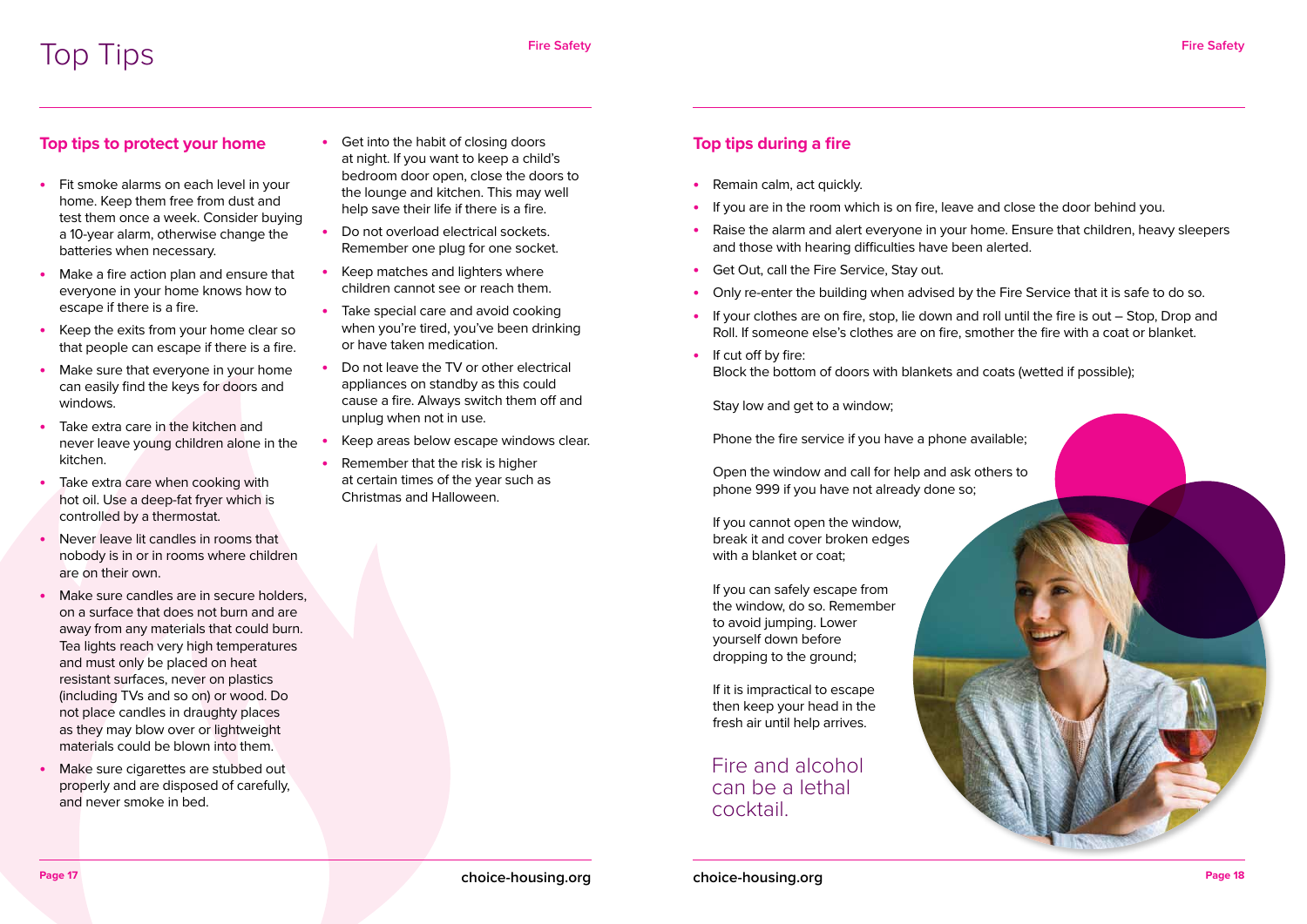**Page 19 choice-housing.org**

**choice-housing.org Page 20** 

High-rise apartments are built to be fireproof and most fires will not spread further than one or two rooms. Walls, ceilings and doors will hold back flames and smoke, so if there is a fire somewhere else in the building, you are usually safest in your flat unless you are affected by heat or smoke. However, we recommend that you evacuate when you hear the fire alarm if it is safe to do so.

Taking some time to make an escape plan will give you the confidence to know what to do if there is a fire and will give you peace of mind.

Check and pay particular attention to emergency advice notices in your building and letters issued to you by Choice. These should inform your emergency plan.

If you live in a flat above the first floor, most of your safety planning is exactly the same as for ground-floor homes. However, there are some important differences.

#### **Making your escape plan**

Sit down with everyone who lives in your flat and talk about how you would react if there was a fire. Make sure that everyone knows what the fire plan is.

Choose an escape route. This should be the easiest way out. Think about how to get out of your flat, but also how to get off your floor to somewhere safe outside the building. Also decide on a second escape route, if one is available (but not a balcony).

Make sure your escape route is kept clear. Ensure there are no boxes, rubbish or anything that could catch fire or block your escape in corridors or stairways.

If your building has fire doors, make sure they always stay closed and are not propped open (they are designed to stop fire and smoke from spreading).

Make sure that doors to stairways and fire escapes are not locked. Regularly check that you can open these doors from both sides.

Report any damaged or vandalised fire doors and fire safety equipment to Choice immediately.

When planning your escape route, keep in mind that you must never use the lift. A fire can cut the power to the lift, leaving you stranded.

> **Phone 999, giving your address and** number of your flat.

Choose a safe room. If you cannot escape you will need to find one room where you can wait to be rescued, preferably one with a window that opens and that has a phone in it.

Make sure everyone knows where the stairs are. As it's easy to get confused in the dark, count how many doors you will need to go through or past.

The corridors and stairways in your building have emergency escape lighting which will come on if the power fails.

#### **What to do if there is a fire:**

Follow your fire escape plan.

- **•**  Alert everyone in your flat. Do not stop for valuables or to investigate the fire.
- **Before opening doors, check them with** the back of your hand. If they're warm, do not open them – the fire is on the other side.
- Alert neighbouring flats by banging on the doors on your way out. Set off the main fire alarm.
- Do not use the lift.
- **•**  If there is a lot of smoke, crawl along the floor where the air will be cleanest.
- **•**  Close doors after you leave.
- Once you are safely outside, use a mobile phone or a phone box to call 999. Give the emergency operator your name and address, including the number of your flat. Tell them what floor the fire is on, if you know this.
- If the fire is blocking your exit, or if the stairs in your block of flats are blocked by fire or smoke, stay calm and go back inside your flat and wait for the Fire and Rescue Service to arrive.



#### **If your escape route is blocked**

**•**  Get everyone into the safe room you have chosen.

**•**  Put cushions, bedding and so on at the bottom of the door to stop smoke getting in.

**•**  Phone 999, giving your address and the number of your flat.

**•**  Open the window. If you feel in serious danger, wave a sheet out of the window so the fire fighters know where you are.

#### **If the fire is outside your flat**

**•**  Seal your front door with tape if you can, as well as cushions and bedding, to stop smoke getting in.

**Close any ventilators.** 

**•**  999 calls are free. Do not call your local Fire and Rescue Service's number – it could take longer to be answered.

**•**  The more information the Fire and Rescue Service has, the quicker firefighters can get to you and do their job.

**Know and help your neighbours**

### Escaping from a High-rise Building

Remain calm. Act quickly.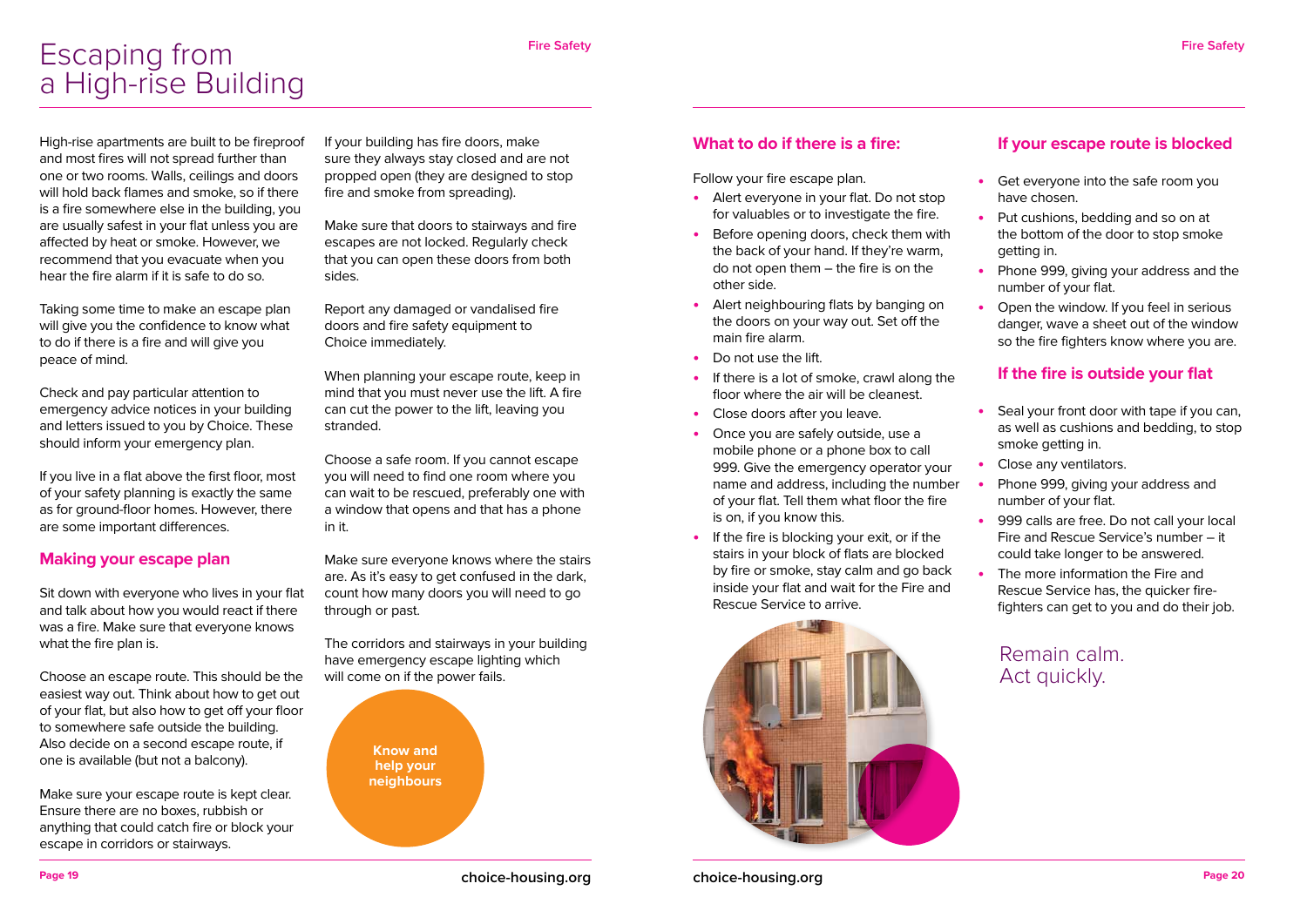



**Are my escape routes clear?**

> **Are all fire doors kept closed?**

**Is there a phone in my safe room?**

#### **Did I test my smoke alarm?**

#### **CHECK LIST**

Front door keys are kept ............................... **Escape Route A (to main front door)**

#### **Escape Route B (to main back door)**

| 5 |  |
|---|--|
|   |  |
| 6 |  |
|   |  |



#### **Bedtime**

- Are my escape routes clear?
- Are all doors closed?
- Is there a phone in my safe room?
- Did I test my smoke alarm?

### Escape Plan Check List